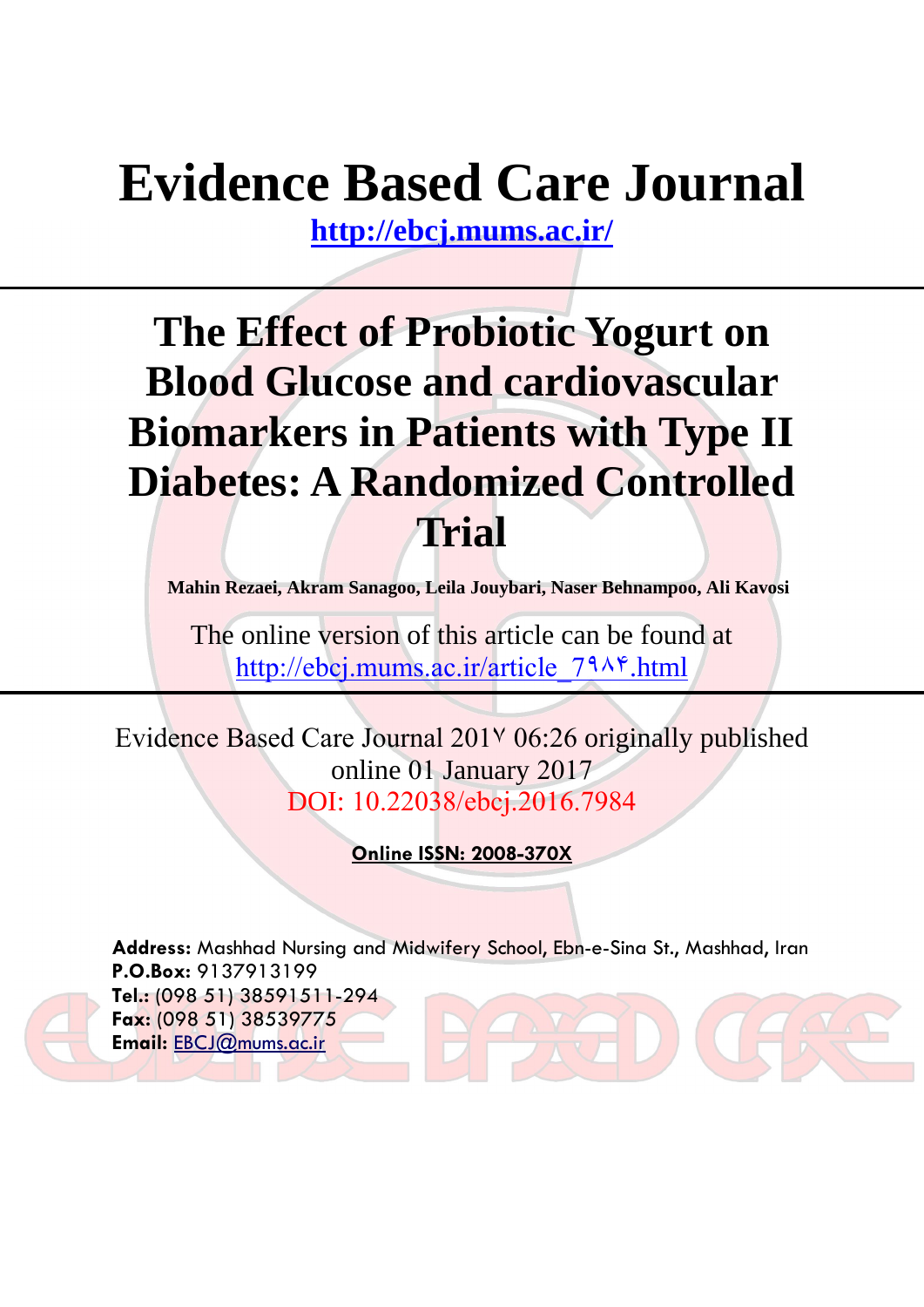

Original Article



### **The Effect of Probiotic Yogurt on Blood Glucose and cardiovascular Biomarkers in Patients with Type II Diabetes: A Randomized Controlled Trial**

Mahin Rezaei<sup>1</sup>, Akram Sanagoo<sup>2\*</sup>, Leila Jouybari<sup>3</sup>, Naser Behnampoo<sup>4</sup>, Ali Kavosi<sup>5</sup>

**Received**: 15/10/2016 **Accepted**: 11/12/2016

Evidence Based Care Journal,  $6(4)$ :  $29-36$ 

#### **Abstract**

**Background:** Given the high prevalence of type II diabetes and its complications, the evidence regarding the beneficial effects of probiotic yogurt on some cardiovascular biomarkers in diabetic patients is worthy of investigation.

**Aim:** To investigate the effect of probiotic yogurt on blood glucose level and cardiovascular biomarkers in patients with type II diabetes.

**Method:** This randomized, clinical trial was conducted on 90 patients with type II diabetes who visited the 5 Azar diabetes clinic in Gorgan, Iran, in 2014. The intervention group consumed three 100 g packages of probiotic yogurt per day for four weeks, while the control group used an equal amount of plain yogurt. Dietary intake, as well as anthropometric and biochemical parameters were measured before and after the trial. To analyze the data, independent t-test, paired t-test, and analysis of covariance were performed, using SPSS version 18.

**Results:** The mean ages of the intervention and control groups were 50.49±10.92 and 50.13±9.20 years, respectively. In the intervention group, paired t-test showed significant differences between mean levels of blood glucose, cholesterol, low-density lipoprotein (LDL), triglycerides, diastolic blood pressure, and glycated hemoglobin before and after four weeks of daily intake of probiotic yogurt (P<0.05). Conversely, none of these parameters showed any significant change in the control group (P>0.05). At the end of trial, the independent t-test showed a significant difference between the two groups in terms of mean levels of blood glucose, LDL, triglycerides, blood pressure, and glycated hemoglobin (P<0.05).

**Implications for Practice:** Consumption of probiotic yogurt showed beneficial effects on blood glucose, glycated hemoglobin, blood pressure, and serum lipid levels in the intervention group. However, it had no significant effect on cholesterol, high-density lipoprotein, and C-reactive protein as compared with the control group. The authors recommend further longitudinal studies to draw a definitive conclusion in this regard. Overall, consumption of probiotic yoghurt can be recommended as an adjunctive therapy for type II diabetic patients.

**Keywords:** Biomarkers, Blood glucose, Diabetes mellitus type II, Probiotics

<sup>1.</sup> MSc Student of Critical Care Nursing, School of Nursing & Midwifery, Golestan University of Medical Sciences, Gorgan, Iran

<sup>2.</sup> PhD of Nursing, Associate Professor, Nursing Research Center, Golestan University of Medical Sciences, Gorgan, Iran

<sup>3.</sup> PhD of Nursing, Associate Professor, Nursing Research Center, Golestan University of Medical Sciences, Gorgan, Iran

<sup>4.</sup> PhD of Biostatistics, Assistant Professor, School of Health, Golestan University of Medical Sciences, Gorgan, Iran

<sup>5.</sup> Msc of Nursing, Instructur, Department of Operating Room, Neyshabur University of Medical Sciences, Neyshabur, Iran

<sup>\*</sup> Corresponding author, Email: [sanagoo@goums.ac.ir](mailto:sanagoo@goums.ac.ir)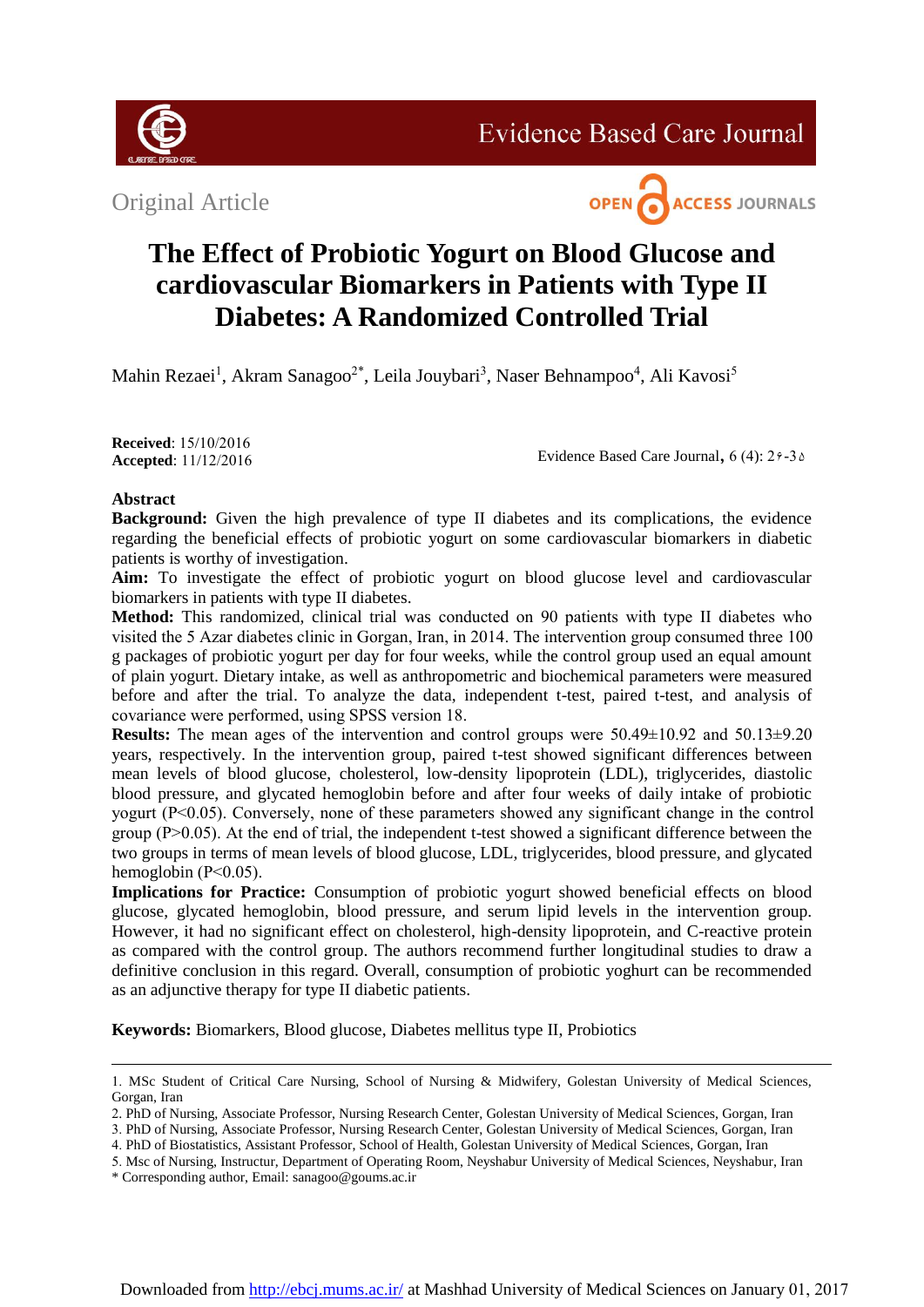#### **Introduction**

Type II diabetes is a common metabolic disorder, the prevalence rate of which is on a growing trend; this rate is estimated to reach 366 million by 2030 (1). Currently, 4% of the world population are suffering from diabetes (2), and the prevalence of this disease among 25-64 year-old Iranians is estimated at 7.7% (3). Diabetes can cause chronic and acute complications such as hypoglycemia, infections, and pathological changes in nerves, retina, as well as kidney. Consequently, it can have adverse effects on overall well-being and could possibly lead to patient death (4).

Cardiovascular diseases are the leading causes of mortality in patients with type II diabetes, as the relative risk of developing these diseases is two to four times higher in diabetic patients than in healthy individuals (5). Hypertension and dyslipidemia, which are highly prevalent, are the known risk factors for cardiovascular complications in diabetics (6). Characteristics of dyslipidemia in patients with type II diabetes include reduced level of high-density lipoprotein (HDL), as well as elevated low-density lipoprotein (LDL) and total triglyceride levels (7). Each 1% reduction in serum cholesterol concentration results in two to three times lower risk of coronary heart diseases (CHD), thus, measures to reduce cholesterol can significantly contribute to the reduction of CHD-induced mortality in diabetic patients (8).

Diabetes is incurable but can be controlled (9). Today, therapeutic regimens or nutritional interventions are among the primary recommendations for dealing with diabetes. Probiotic foods are among dietary ingredients that have shown significant health benefits. They may also lower serum cholesterol level and improve insulin sensitivity (10). Probiotics are non-pathogenic microorganisms that when consumed alive and in sufficient amounts, can provide health benefits by contributing to microbial balance in the host intestine. Probiotics can therefore be regarded as functional food. Bacteria producing lactic acid, particularly *Lactobacillus* and *Bifidobacterium* that are normally a part of gastrointestinal ecosystem, are considered probiotics (11).

Probiotics provide many health benefits by contributing to the treatment of lactose intolerance symptoms, diarrhea, constipation, allergies, inflammatory bowel disease, irritable bowel syndrome, and gastric ulcers, as well as stimulating the immune system, preventing autoimmune diseases, and reducing cholesterol; they are also known to have cancer preventive properties (12).

Animal studies have proven the effects of probiotics in terms of reducing blood glucose level, delaying the onset of hyperglycemia, and diminishing insulin resistance in diabetic rats (13). The effect of probiotics on glucose metabolism is most likely due to their immune modulating properties. Some specific strains of probiotics can improve the composition of intestinal microflora and intestinal function. This effect inhibits the transfer of bacterial endotoxins into the bloodstream and reduces the lipopolysaccharide and pro-inflammatory cytokines in circulation, which in turn, leads to a reduction in inflammation. Therefore, probiotics decrease insulin resistance and preserve pancreatic beta cells more efficiently (14).

The mechanisms hypothesized to control cholesterol by probiotics include conjugation of bile acids with hydrolase and inhibition of enterohepatic circulation of bile salt (15). Cholesterol binds to the cell walls of probiotics and assimilates cholesterol into membranes of probiotics during growth. These mechanisms undermine the absorption of dietary cholesterol and hepatic synthesis by short-chain fatty acids resulting from fermentation by probiotics in the presence of prebiotics (16).

A clinical trial conducted by Ejtahedet et al. (2013) on patients with type II diabetes suggested that six weeks of consuming probiotic yogurt reduced blood glucose and serum concentrations of C-reactive protein (CRP) in the intervention group (17). The study of Sharafedtinov et al. (2013) also showed that three weeks of probiotic diet reduced blood pressure, glucose, and fat levels in the intervention group (18). Contrarily, Andreasen et al. (2010) reported that probiotic supplementation showed no significant effect on blood glucose (19). Ataie Jafari et al. (2009) and Sadrizadeh et al. (2010) confirmed the aforementioned findings that probiotic products showed no effect on the subjects' cholesterol level (20, 21). It is noteworthy that the mentioned studies are mostly preliminary and some used probiotic yogurt, while others used probiotic supplements.

Considering the contradictory results on the impact of probiotic supplements and products on blood glucose and cholesterol, this study aimed to determine the effect of probiotic and plain yogurt on blood glucose and cardiovascular biomarkers in patients with type II diabetes to manage blood glucose level and prevent cardiovascular diseases in these patients.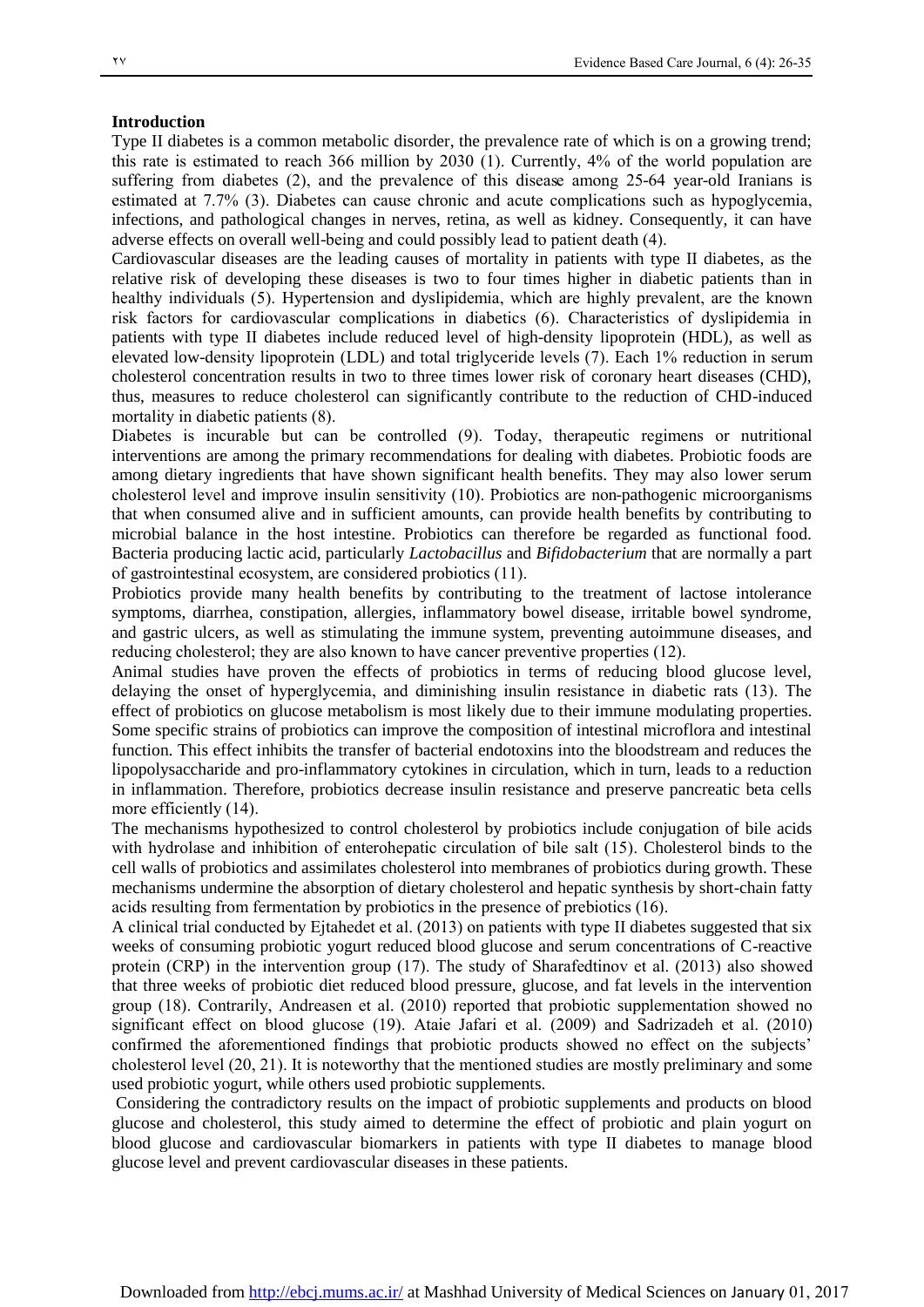#### **Methods**

I

The double-blind, randomized clinical trial was carried out on diabetic patients who visited the diabetes clinic of 5-Azar Medical Education Center in Gorgan, Iran, 2014. The participants were chosen through reviewing medical records filed in the diabetes clinic. The eligible patients were contacted and invited to participate in the study.

Following the approach of Bayat et al. (22), the standard sample size was calculated using the formula for comparing two independent means (mean blood glucose level was 165.50±41.34 in the control group and 126.25±34.01 in the probiotic group) with 80% power and 95% confidence level. After taking into account the risk of sample loss, the standard size of each group was calculated at 45.

The subjects were selected by non-probability convenient sampling technique and were assigned randomly into two groups of intervention and control (n=45 people). For random assignment, 45 pieces of paper with the header "Probiotic Diet" and another 45 with the header "Routine Diet*"* were placed in a box and were randomly drawn by clinic staff to place each patient in one group of the trial (it should be noted subjects were matched by age and gender).

The inclusion criteria were 1) diagnosed with type II diabetes for more than one year; 2) consumption of glibenclamide/metformin; 3) receiving insulin; 4) residence in Gorgan; 5) LDL of higher than 100 Mg/dl ; 6) ability to follow the treatment regimen and collaborate with the researchers, and 7) aged between 30 and 70 years. The exclusion criteria included death, heart, renal, hepatic, pulmonary, and inflammatory diseases, chronic diseases of the gastrointestinal tract, impaired thyroid function, lactose intolerance, insulin injection, consumption of estrogen, progesterone, corticosteroids, cholesterollowering, and diuretic drugs, body mass index (BMI) of more than 35, smoking, breastfeeding, pregnancy, consumption of vitamin, mineral, and omega-3 supplements during the three weeks before the start of study, as well as consuming antibiotics during and a month before the start of study. At the outset of the study, two participants were excluded because of intolerance and sensitivity to yogurt and were immediately replaced by two other patients.

Before beginning the study, patients' demographics and general information, including gender, age, diabetes duration, diagnosis, or development of other diseases, and type and dose of drugs being consumed to control blood glucose along with pressure, were collected. Systolic and diastolic blood pressure (DBP) were measured by clinic staff using an Alpk2 Mercury Sphygmomanometer (Japan). This measurement was made in the right arm with the patient in a sitting position and was repeated after 15 minutes of rest and the average of the two measurements was recorded. Weight was measured using a Seca scale (Germany) with 100 grams precision and minimal clothing and without shoes. Height was measured using a Seca stadiometer (Germany) with 0.5 cm precision and without shoes. BMI was calculated by dividing weight in kilograms by the square of height in meters.

In the initial meeting, the proper method of storing and consuming yogurt was explained, and the importance of following the usual diet during the intervention period was emphasized. The participants were asked to refrain from consuming yogurt or doogh (diluted yogurt; a popular beverage in the Middle-East) for a week before the start of the study and to replace it with a glass of milk. They were also asked to maintain their usual physical activity and diet and avoid any dietary supplements during the trial. During the trial, changes in the dose and type of medications were kept to a minimum.

During the four-week trial period, daily diet of the control group included 300 grams (three 100 g packages) of plain 2.5% fat yogurt (containing typical yogurt starter cultures, *Streptococcus thermophilus* and *Lactobacillus bulgaricus*). Meanwhile, daily diet of the intervention group included 300 grams (three 100 g packages) of 2.5% fat probiotic yogurt (containing typical yogurt starter cultures, plus *Lactobacillus acidophilus* La5 and *Bifidobacterium lactis* Bb12) and sans any other doogh or yogurt. The participants received yogurt on a weekly basis by visiting a designated dairy store, where staff was blinded to the type of delivered yogurt. Probiotic yoghurt was similar to plain yogurt in all aspects except for the probiotic bacteria. The patients were also blinded to the type of delivered yogurt. All yogurts were prepared in 100 g packages, exceedingly similar in appearance and without any labels indicating the type of yogurt. To separate the two types, packages were coded in the factory by staff and deliverymen were blinded regarding the association of codes with types.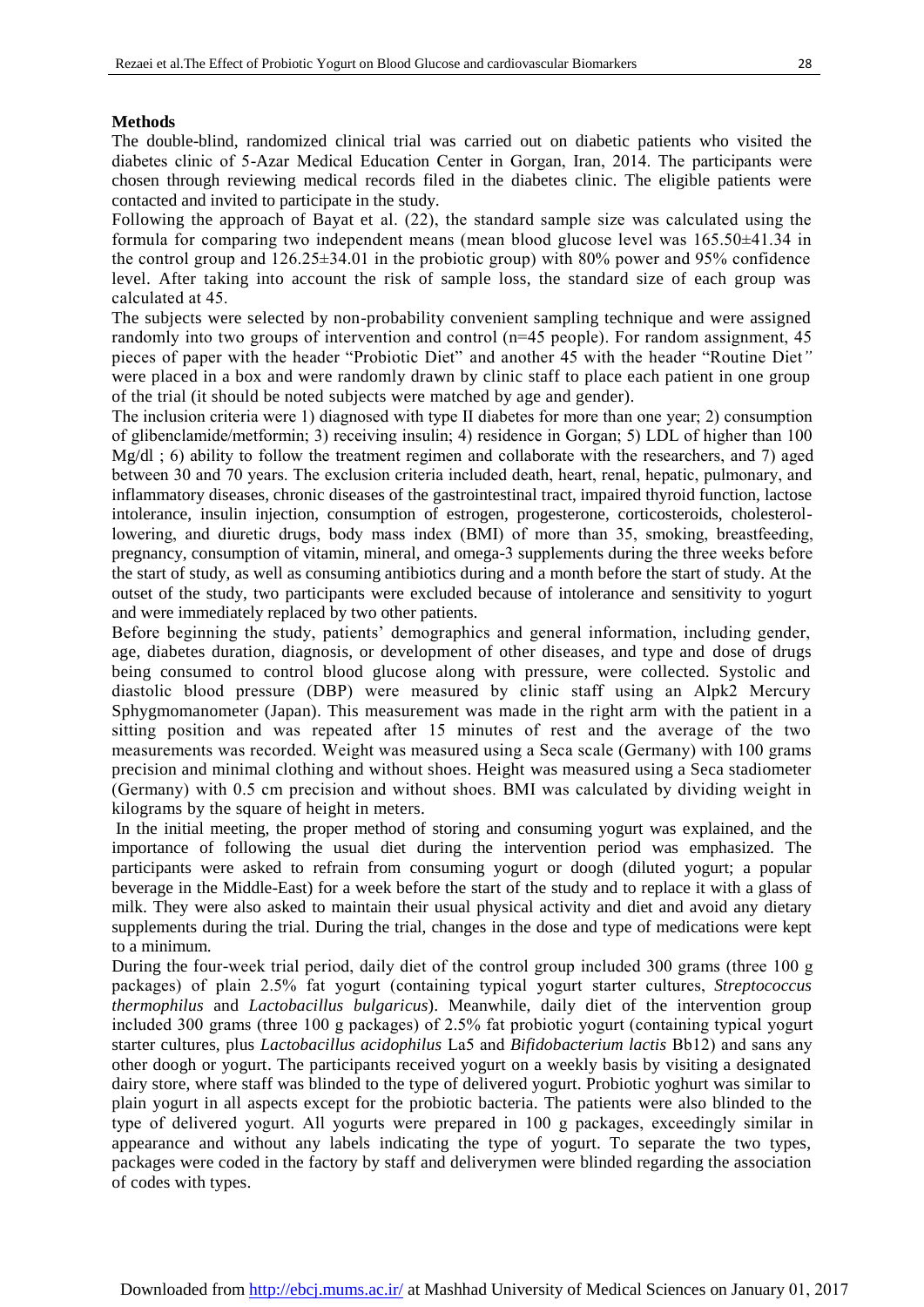The participants were contacted weekly to ensure their commitment to the arranged diet and to record their opinions on yogurt and any possible change in medication. Dietary intake of the participants was recorded by a 24-hour dietary recall questionnaire, which was filled out three days at the beginning and three days at end of the trial. Dietary intake information was analyzed with the Nutritionist software, version 4, to determine the intake of energy and macronutrients.

Before and after the trial, a laboratory specialist drew 10 cc of venous blood samples from each patient. For this purpose, the patients were asked to fast for 10 to 12 hours before venipuncture. After 15 minutes of incubation at room temperature and clotting of the blood samples, they were centrifuged at 3500 rpm for 10 min. The separated serum was poured in 1 ml micro-tubes and was stored in a freezer at -70°C to prevent deterioration before tests and analyses. Fasting blood sugar (FBS) and glycated hemoglobin (HBA1C) were measured by an autoanalyzer. The serum concentration of CRP was measured by immunoturbidimetric assay using a commercial test kit (Pars Azmoon, Iran). Cholesterol, triglyceride, and HDL-cholesterol (HDL-C) were also measured using a standard enzymatic assay kit (Pars Azmoon, Iran). LDL-cholesterol (LDL-C) was calculated using the Friedewald formula (23).

During this study, all the research ethics principles were respected. The study commenced after gaining approval from the Ethics Committee of Golestan University of Medical Sciences, and after registering in the Iranian Registry of Clinical Trials. Before the trial, the purpose and method of the study was explained to the participants, and informed consent was obtained from them. The participants entered the study voluntarily and could withdraw from the study at any time. The patients were assured of the confidentiality of the data. The information was handled using numerical codes instead of names and surnames. At the end of the trial, the clinic authorities and patients were given access to the results upon request.

The collected data was imported into a computer and analyzed in SPSS, version 18. Before the initiation of the analysis, normal distribution of quantitative data was checked with Shapiro-Wilk and Kolmogorov-Smirnov tests. In the first step of analysis, demographic variables were evaluated using descriptive statistics (frequency, mean and standard deviation). Independent t-test was used to compare the means of the two groups and paired t-test was run to compare the mean values of the parameters within each group pre- and post-intervention. Analysis of covariance was carried out to account for the difference between mean  $HbA_{1c}$  of the two groups before the intervention. P-value less than 0.05 was considered statistically significant.

#### **Results**

The mean ages of the participants in the intervention and control groups were 50.49±10.92 and 50.13±9.20 years, respectively, regarding which Fisher's exact test showed no significant difference  $(P=0.43)$ . The intervention group consisted of 23 males  $(64.4\%)$  and 22 females  $(35.6\%)$ , and the control group comprised of 21 males (57.8%) and 24 females (42.2%), for which the Chi-square test reflected no significant difference ( $P=0.76$ ). The mean BMIs were 28.9 $\pm$ 3.5 and 29.5 $\pm$ 1.6 kg/m<sup>2</sup> in the intervention and control groups, respectively, and t-test showed no significant difference between these two groups in this regard  $(P=0.62)$ . In conclusion, the participants in the two groups were matched in terms of age, gender, and BMI (Table 1).

|                     |           |                       |                        | ີ           |  |
|---------------------|-----------|-----------------------|------------------------|-------------|--|
| Variable            |           | Group                 |                        |             |  |
|                     |           | Intervention          | Control                | P-value     |  |
|                     |           | Frequency             | Frequency              |             |  |
| Gender              | Male      | 23(51%)               | 21(47%)                | $*P=0.76$   |  |
|                     | Female    | 22(49%)               | 24(53%)                |             |  |
| Age group           | 35-45     | 16(35%)               | 12(27%)                |             |  |
|                     | $45 - 50$ | 12(27%)               | 12(27%)                | **P= $0.43$ |  |
|                     | 50-55     | $9(20\%)$             | 5(12%)                 |             |  |
|                     | 55-69     | 8(18%)                | 16(34%)                |             |  |
| Mean BMI $(kg/cm2)$ |           | $28.9 \pm 3.5$        | $29.5 \pm 1.6$         | ***P=0.62   |  |
| *Chi-square test    |           | **Fisher's exact test | *** Independent t-test |             |  |

| Table 1. Distribution of demographic characteristics in the intervention and control groups |  |
|---------------------------------------------------------------------------------------------|--|
|                                                                                             |  |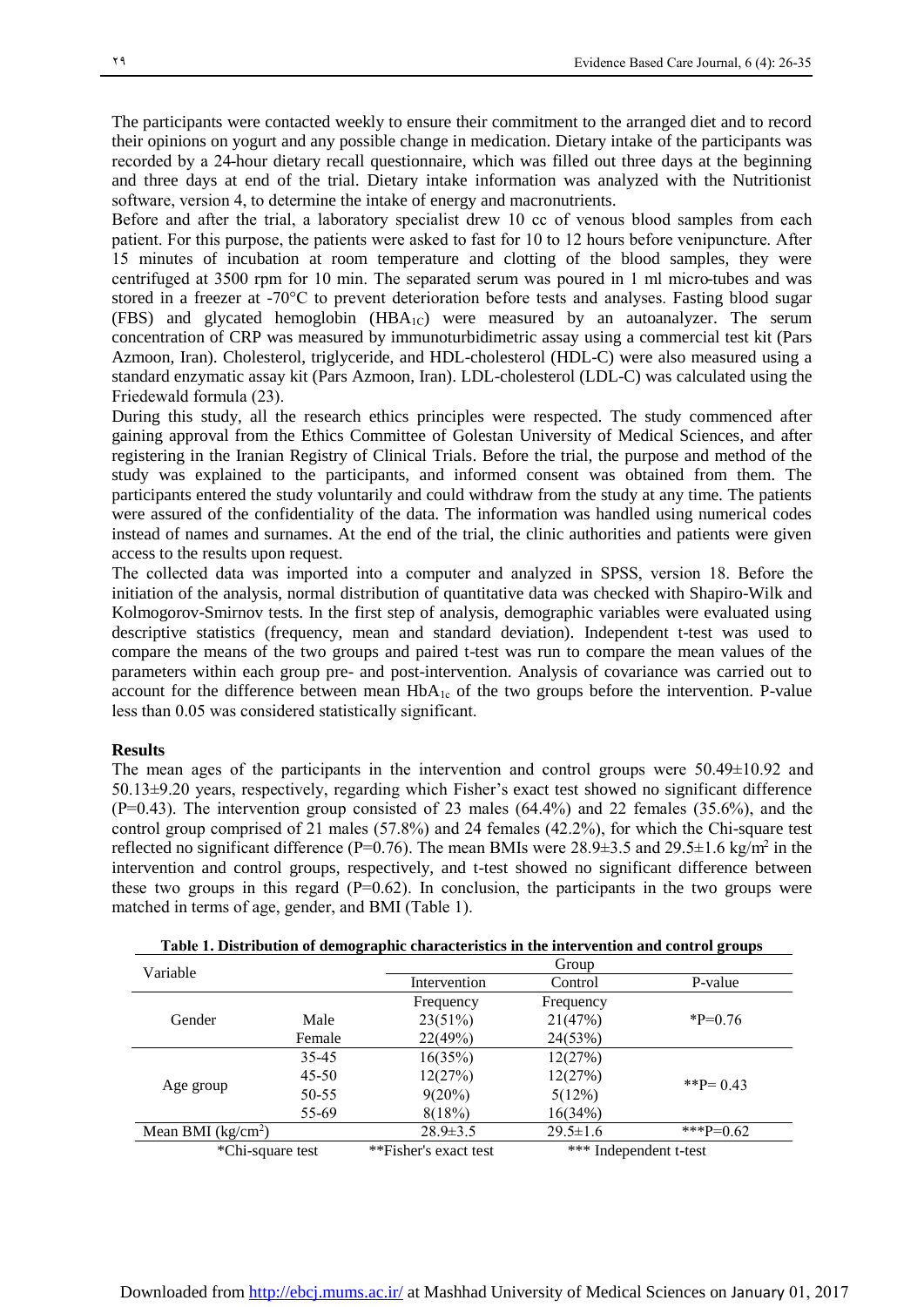I

|                                      | Group            |                  |                   |                  |                          |  |
|--------------------------------------|------------------|------------------|-------------------|------------------|--------------------------|--|
| Variable                             | Probiotic yogurt |                  | Ordinary yogurt   |                  | Intra-group test         |  |
|                                      | <b>Before</b>    | After            | <b>Before</b>     | After            | (Independent t-<br>test) |  |
| Fasting blood sugar                  | $145.5 \pm 34.4$ | $129.6 \pm 41.3$ | $194.8 \pm 66.8$  | $200.9 \pm 67.2$ | $P=0.004$                |  |
| Paired t-test / intragroup           | $P=0.01$         |                  | $P=0.08$          |                  |                          |  |
| Cholesterol (mg/di)                  | $213.3 \pm 42.4$ | $195.04\pm40.5$  | $210.7 \pm 39.4$  | $212.9 \pm 38.6$ | $P=0.56$                 |  |
| Paired t-test / intragroup           | P<0.001          |                  | $P=0/17$          |                  |                          |  |
| High-density lipoprotein-cholosterol | $46.4 \pm 7.5$   | $47.02\pm6.6$    | $47.4 \pm 9.3$    | $47.5 \pm 11.3$  | $P=0.64$                 |  |
| Paired t-test / intragroup           | $P=0.59$         |                  | $P=0.93$          |                  |                          |  |
| Low-density lipoprotein-cholosterol  | $124.1 \pm 17.2$ | $106.8 \pm 21.9$ | $124.4 \pm 17.5$  | $128.3 \pm 20.6$ | $P=0.04$                 |  |
| Paired t-test / intragroup           | P<0.001          |                  | $P=0/05$          |                  |                          |  |
| Triglyceride                         | $161.4\pm 78.7$  | $146 \pm 83.5$   | $211.3 \pm 11.5$  | $213.9 \pm 10.1$ | $P=0.02$                 |  |
| Paired t-test / intragroup           | P<0.001          |                  | $P=0.54$          |                  |                          |  |
| Systolic blood pressure              | $152.9 \pm 15.3$ | $140.1 \pm 14.2$ | $143.5 \pm 15.03$ | $139 \pm 13.8$   | $P=0.83$                 |  |
| Paired t-test / intragroup           | $P=0.08$         |                  | $P=0.11$          |                  |                          |  |
| Diastolic blood pressure             | $77.1 \pm 12.5$  | $73.7 + 4.1$     | $74.8 \pm 12.3$   | $75.6 \pm 6.06$  | $P=0.01$                 |  |
| Paired t-test / intragroup           | $P=0.02$         |                  | $P=0.82$          |                  |                          |  |
| C-reactive protein                   | $4.2{\pm}4.1$    | $4.1\pm4.2$      | $3.8 \pm 2.6$     | $4.04 \pm 2.9$   | $P=0.05$                 |  |
| Paired t-test / intragroup           | $P=0.07$         |                  | $P=0.08$          |                  |                          |  |
| Glycated hemoglobin                  | $7.2 \pm 1.4$    | $6.8 \pm 1.7$    | $7.9 \pm 1.1$     | $8.1 \pm 0.9$    | $P=0.01$                 |  |
| Paired t-test / intragroup           | P < 0.001        |                  | $P=0.28$          |                  |                          |  |

**Table 2. Inter- and intra-group comparison of mean cardiovascular biomarkers (before and after the intervention)**

According to the results outlined in Table 2, the mean FBS of the intervention group (consuming probiotic yogurt) decreased from 145.5±34.4 to 129.6±41.3; paired t-test revealed that this reduction was significant  $(P=0.01)$ . However, in the control group (consuming plain yogurt), mean FBS elevated non-significantly from  $194.8\pm 66.8$  to  $200.9\pm 67.2$  (P=0.08). Overall, the independent t-test demonstrated a significant difference between the mean FBS values of the intervention and control groups after four weeks of trial (P=0.004).

In the intervention group, mean cholesterol level diminished from  $213.3\pm 42.4$  to  $195.04\pm 40.5$ , which was significant according to paired t-test (P<0.001). In the control group, however, mean cholesterol raised from 210.7 $\pm$ 39.4 to 212.9 $\pm$ 38.6, which was not significant based on paired t-test (P=0.17). The independent t-test showed no significant difference between the mean cholesterol values of the intervention and control groups after the trial (P=0.56).

Paired t-test showed no statistical significance in the increase of mean HDL-C in the intervention group from  $46.4\pm7.5$  to  $47.02\pm6.6$  (P=0.59), or its slight increase in the control group from  $47.4\pm9.3$ to 47.5±11.3 (P=0.93). The independent t-test also found no significant difference between the mean HDL-C values of the intervention and control groups at the end of trial  $(P=0.64)$ .

The paired t-test reflected a statistically significant reduction in mean LDL-C of the intervention group (from  $124.1 \pm 17.2$  to  $106.8 \pm 21.9$ ; P=0.001) and a non-significant change in the mean HDL-C of the control group (from  $124.4\pm17.5$  to  $128.3\pm20.6$ ; P=0.05). Overall, the independent t-test showed a significant difference between the mean LDL-C values of the intervention and control groups at the end of week four (P=0.004).

In the intervention group, the paired t-test presented a statistically significant decrease in the mean triglyceride level (from  $161.4\pm78.7$  to  $146 \pm 83.5$ ; P<0.001). Nevertheless, in the control group, the change in mean triglyceride (from  $211.3\pm11.5$  to  $213.9\pm10.1$ ) was non-significant (P=0.54). The independent t-test showed a significant difference between the mean triglyceride levels of the intervention and control groups after four weeks of trial (P=0.02).

The paired t-test manifested no significant change in mean systolic blood pressure (SBP) in the intervention and control groups (from  $152.9 \pm 15.3$  to  $140.1 \pm 14.2$  and from  $143.5 \pm 15.3$  to  $139 \pm 13.8$ ; P=0.08, P=0.11, respectively). Moreover, no significant difference was noted between the mean SBP of the intervention and control groups at the end of the trial  $(P=0.83)$ .

The paired t-test indicated that the change in mean DBP of the intervention group (from 77.1 $\pm$ 12.5 to 73.7 $\pm$ 4.1) was significant (P=0.02), but not the change in mean DBP of the control group (from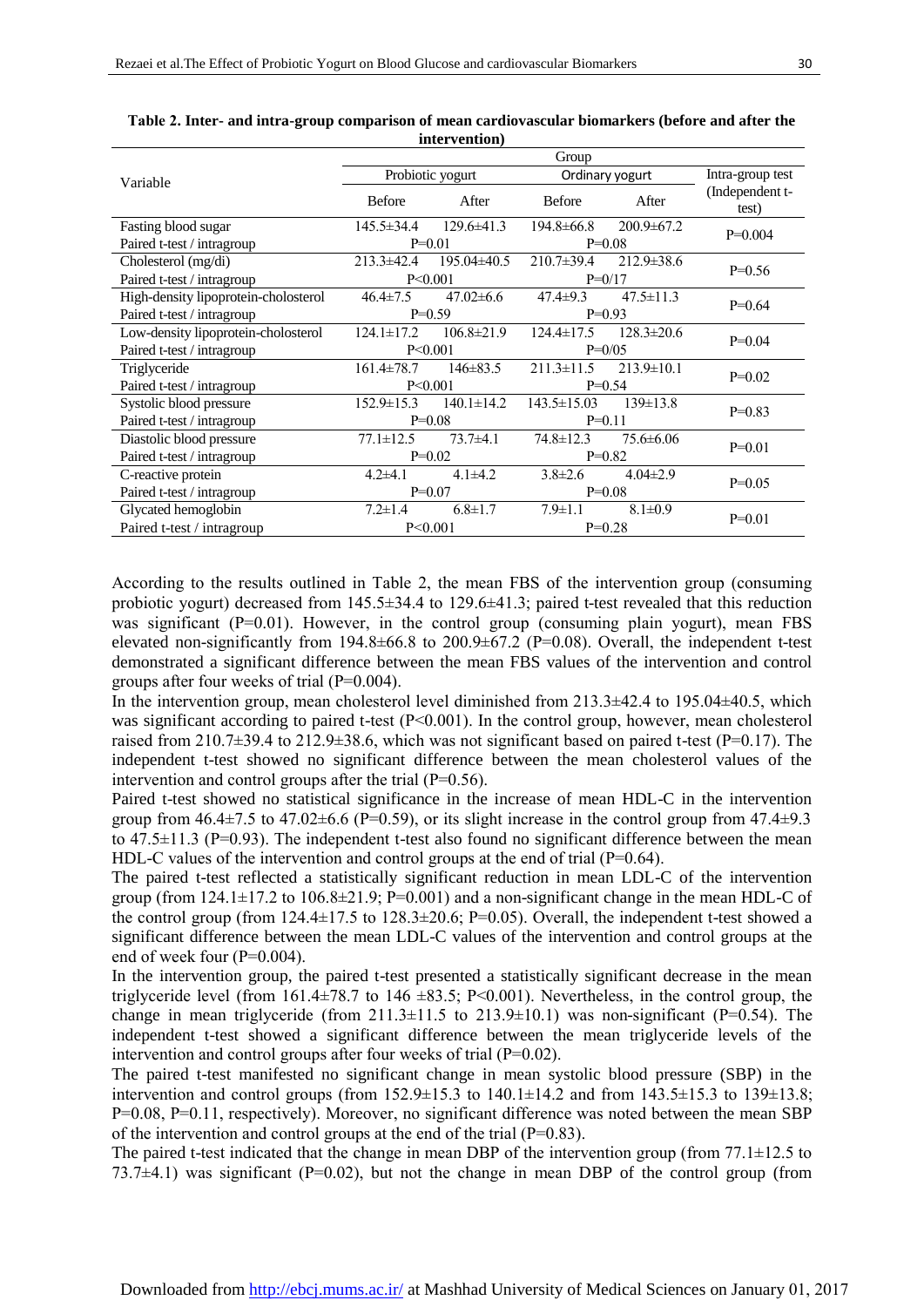74.8±12.3 to 75.6±6.06; P=0.82). The independent t-test also showed a significant difference between the mean DBP of the two groups at the end of fourth week  $(P=0.01)$ .

The changes of mean CRP from  $4.2\pm4.1$  to  $4.1\pm4.2$  in the intervention group and from  $3.8\pm2.6$  to  $4.04\pm2.9$  in the control group were both found to be non-significant (P=0.07 and P=0.08, respectively). The independent t-test also found no significant difference between the mean CRP values of these two groups at the end of the trial (P=0.05).

The paired t-test showed the decrease in mean Glycated hemoglobin of the intervention group from 7.2±1.4 to 6.8±1.7 was significant (P<0.001), but in the control group, the change in this value (from 7.9 $\pm$ 1.1 to 8.1 $\pm$ 0.9) was non-significant (P=0.28). At the end of trial, the independent t-test also showed a significant difference (P=0.01) between the intervention and control groups in terms of mean Glycated hemoglobin (Table 2).

#### **Discussion**

In this study, we investigated the effect of probiotic yogurt and plain yogurt on blood glucose and cardiovascular biomarkers in patients with type II diabetes. Our results showed the positive effect of probiotic yogurt on blood glucose, that is, mean FBS of the intervention group decreased when compared with the control group. The study of Yadav et al. (2006) on laboratory rats showed that the fermented milk by *Lactobacillus acidophilus* and *Lactobacillus casei* can have an anti-diabetic effect, such that it delays the onset of impaired glucose metabolism in mice fed with a high-fructose diet. Intake of this product was reported to delay the onset of glucose intolerance, increased hyperglycemia and insulin in the mice's blood and to decrease the oxidative stress (24). Sharafedtinov et al. (2013) conducted a clinical trial in Russia to evaluate the effect of three weeks of low-calorie and probiotic (cheese) diet on weight loss, blood pressure, blood lipids, and blood glucose, and they found a significant decrease in blood glucose of the intervention group when compared with the control group (18). A systematic review and meta-analysis carried out by Zhang (2016) also reported the consumption of probiotic yogurt as a contributing factor for lowering blood sugar in diabetic patients (25). The study of Sanaie et al. (2013) performed on Iranian patients also supports the positive effects of probiotic yogurt on blood glucose. Thus, the results of animal and human studies suggest that probiotic yogurt can lower blood glucose levels of diabetic patients. Although we found a significant decrease in the mean glycated hemoglobin of the intervention group, this decrease is not definitively attributed to consumption of probiotic yogurt. According to the American Diabetes Association, glycosylation takes place gradually over a period of 60 to 120 days (26), but our glycated hemoglobin measurements were made after four weeks and could possibly be affected by variables such as preexisting anemia (especially due to iron deficiency) and alleviation of this condition during the intervention period. This argument is supported by the American Diabetes Association suggesting that iron deficiency anemia and its medications can affect glycated hemoglobin results, meaning that they cannot truly reflect the glycemic status and parameters of these patients (27).

In this study, we found a significant decline in the mean triglyceride and LDL-C levels of the intervention group (consuming probiotic yogurt) when compared with the control group (consuming plain yogurt). We also found a significant decrease in the mean cholesterol level of the intervention group after four weeks of consuming probiotic yogurt. Our results are consistent with the results of some animal and human studies. For instance, the study of Nabavi et al. (2015) also reported that the daily intake of 300 g of probiotic yogurt containing *Lactobacillus acidophilus* La5 and *Bifidobacterium lactis* Bb12 for eight weeks resulted in lower cholesterol and LDL-C levels (28). A study by Anderson et al. (1999) also reported that five weeks of probiotic diet reduced the plasma levels of cholesterol and triglycerides (29). Ejtahed et al. (2011) reported that consumption of 300 g of probiotic yogurt containing *Lactobacillus acidophilus* La5 and *Bifidobacterium lactis* Bb12 by patients with type II diabetes on a daily basis resulted in 7.45% and 4.54% reduction in serum LDL-C and cholesterol levels, respectively (30). In a study by Baroutkoub et al. (2010), daily consumption of probiotic yogurt containing *Lactobacillus acidophilus* and *Bifidobacterium* for six weeks was found to cause a significant reduction in plasma LDL-C and cholesterol levels (31). A study by Ataie et al. (2009) on hypercholesterolemic patients also found a significant reduction in serum cholesterol after daily intake of 300 g of probiotic yogurt (20).

There are several hypotheses regarding the mechanisms through which probiotics can lower cholesterol. Laboratory studies have shown that intestinal lactic acid bacteria can not only bind to bile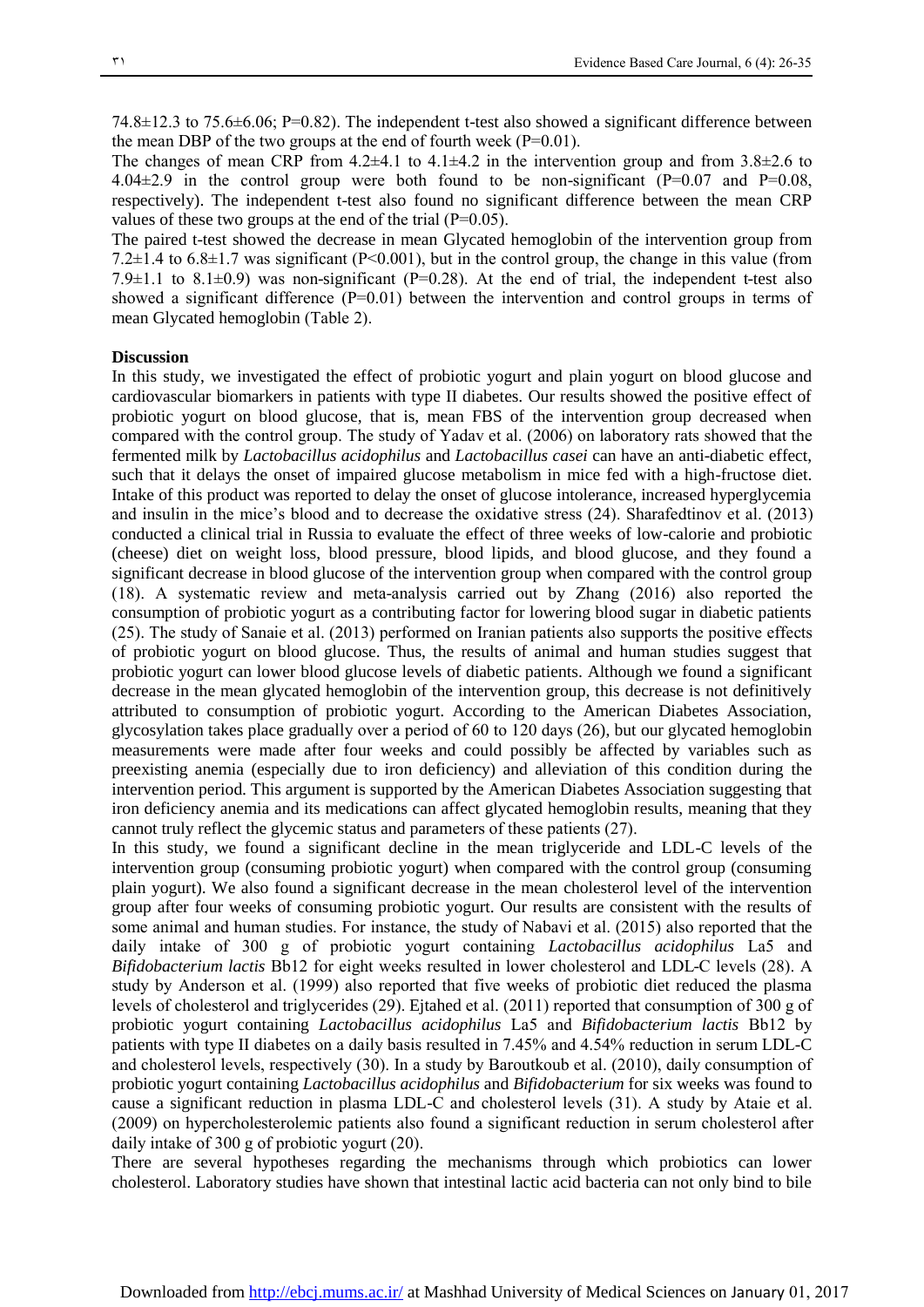I

acids, but also to cholesterol, and thereby decrease the dietary cholesterol available for absorption in the intestine, and consequently, the total cholesterol. Deconjugation of bile acids with hydrolase inhibits the enterohepatic circulation of bile salts. Bile is a water-soluble composition made in the liver by cholesterol and stored in the gallbladder, and it is secreted when food enters the duodenum. Bile is made of cholesterol, phospholipids, conjugated bile acids, bile pigments, and electrolytes. Deconjugated bile acids have a low solubility and absorbability in the intestine and are more likely to be excreted in the feces. As a result, the body may use cholesterol to make new bile acids, which may lead to lower serum concentration of cholesterol. The other hypothesized mechanisms are the binding of cholesterol to cell walls of probiotics and assimilation of cholesterol with cellular membrane of bacteria, all leading to lower absorption of dietary cholesterol. Living and growing bacteria show better cholesterol excretion ability (15, 32). Short-chain fatty acids produced by probiotics in the course of fermentation can also inhibit the hepatic synthesis of cholesterol (15). Excretion of coprostanol produced from cholesterol can also reduce cholesterol absorption and lower blood cholesterol levels. Furthermore, coprostanol production reportedly improved in the presence of

probiotics (32). On the other hand, our results in this regard are inconsistent with some other studies, particularly those that have used probiotic capsules or tablets instead of yogurt (12). Lewis and Burmeister (2005) stated that a lack of sufficient time for metabolic activation of bacteria delivered in capsules could be the cause of their inadequacy on serum cholesterol. Thus, they have suggested that probiotics of dairy products may be more effective than probiotic supplements (33).

Herein, four weeks of consuming probiotic yogurt showed no significant effect on serum HDL-C level of the intervention group when compared with the control group. This result is inconsistent with the results of previous studies reporting such effect in diabetic (30), healthy women (21) and in hypercholesterolemic patients (31,33). This discrepancy may be due to differences in species and doses of probiotics, intervention period, sample size, clinical characteristics of participants, or different study design (32).

Although SBP of the intervention group showed a decrease compared to the control group, independent t-test found the difference of the two groups to be statistically insignificant. For BPD, however, the difference observed after four weeks of intervention was found to be significant. In the study of Bayat et al. (2014) on diabetic patients, probiotic yogurt showed a statistically significant effect on both systolic and diastolic blood pressures (22). Agerholm-Larsen et al. (2000) also reported that consumption of probiotic dairy products for eight weeks led to a significant reduction in SBP and DBP of the obese and overweight (34). The systematic review and meta-analysis of Khalesi (2014) also reported that probiotic products can reduce SBP and DBP (35). The effect of probiotics on blood pressure was hypothesized to be realized through the production of angiotensin-converting enzymeinhibitory peptides (36).

In the current study, we found no statistically significant difference between the two groups in terms of CRP before and after consumption of plain and probiotic yogurt. The study of Mohamadshahi et al. (2014) reported that eight weeks of consuming probiotic yogurt had no effect on inflammatory markers of type II diabetic patients (37). A clinical study by Andreasen on type II diabetic patients also reported that a four-week treatment with probiotic supplements (*Lactobacillus acidophilus*) had no effect on the systemic inflammatory response and serum CRP level (19). Our results, which also suggest the inefficacy of probiotics on inflammatory factors, are in line with these findings, but are inconsistent with the study of Ejtahed et al. (2013). That study reported that consuming probiotic yogurt for six weeks leads to a significant reduction in CRP concentration (17). Similarly, the results of a clinical trial by Asemi et al.  $(201)$ . on pregnant women showed that consuming 200 g of probiotic yogurt for nine weeks reduces serum CRP level in these women (38). The study of Kekkonen et al. (2008) on healthy individuals also found that daily intake of probiotic products for three weeks decreased the serum concentrations of CRP and interleukin-2 (39). As mentioned previously, all these reports are inconsistent with our results. The cause of this inconsistency could be the differences in intervention period, study design, quantity, species and strain of probiotics, and difference in probiotic carriers. Note that probiotics may reduce inflammation by improving the intestinal micro-flora, reducing the permeability of intestinal mucosal barrier to lipopolysaccharides, and protecting blood circulation against bacteria-derived endotoxins. Probiotics may control systemic inflammation by increasing the number of natural killer T cells (40).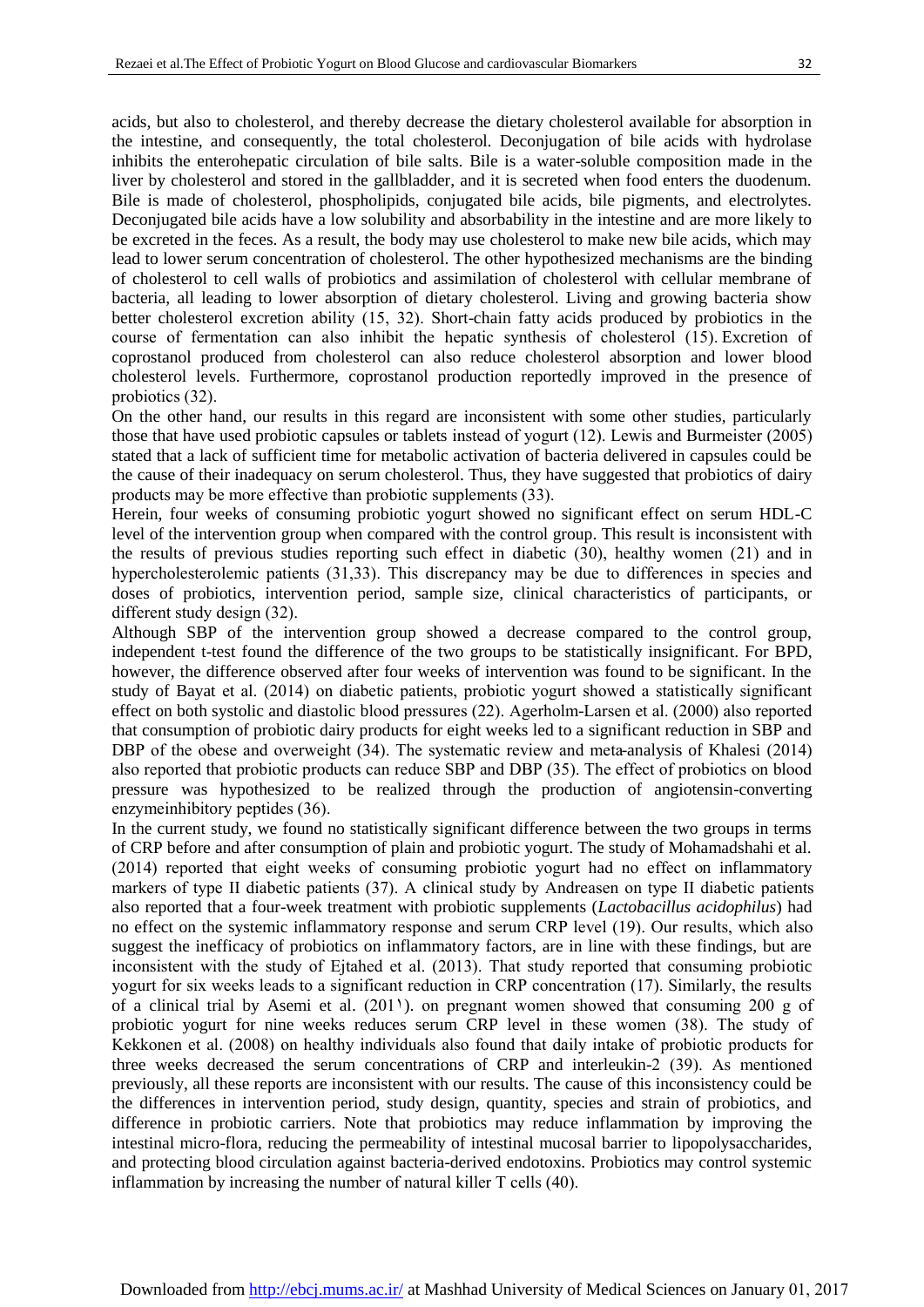Limitations of our study included the absence of an initial assay to identify patients with iron deficiency anemia and the short duration of the trial. Thus, future studies with similar objectives are recommended to take the necessary steps to avoid these limitations.

#### **Conclusion**

In this study, daily consumption of probiotic yogurt containing *Lactobacillus acidophilus* La5 *Bifidobacterium lactis* Bb12 for four weeks showed beneficial effects on blood glucose, glycated hemoglobin, diastolic blood pressure, and serum lipid levels in the intervention group, but had no significant effect on cholesterol, HDL, and CRP as compared with the control group. The authors recommend further studies with longer intervention periods to draw a definite conclusion in this regard. Overall, consumption of probiotic yogurt can be recommended as an adjunctive therapy for type II diabetic patients.

#### **Acknowledgments**

The authors would like to thank the Research Deputy of [Golestan University of Medical Sciences](http://goums.ac.ir/) for approving the research. They would also like to thank all the participants and staff of diabetes clinic of Gorgan Health Center for their sincere cooperation. This article is a part of thesis prepared for acquiring MSc degree in Intensive Care Nursing from Golestan University of Medical Sciences (authorization code 13930318445), and has been registered at Iranian Registry of Clinical Trials (IRCT201404185866N18).

#### **Conflict of interest**

The authors declare no conflict of interest in this study.

#### **References**

- 1. Azimi-Nezhad M, Ghayour-Mobarhan MP, Parizadeh MR, Safarian M, Esmaeili H, Parizadeh SM, et al. Prevalence of type 2 diabetes mellitus in Iran and its relationship with gender, urbanisation, education, marital status and occupation. Singapore Med J. 2008;49(7):571.
- 2. Lutale JK, Thordarson H, Sanyiwa A, Mafwiri M, Vetvik K, Krohn J. Diabetic retinopathy prevalence and its association with microalbuminuria and other risk factors in patients with Type 1 and Type 2 diabetes in Dar es Salaam, Tanzania. JOECSA. 2013;15(1):3-10.
- 3. Esteghamati A, Gouya MM, Abbasi M, Delavari A, Alikhani S, Alaedini F, et al. Prevalence of diabetes and impaired fasting glucose in the adult population of Iran national survey of risk factors for non-communicable diseases of Iran. Diabetes Care. 2008;31(1):96-8 (Persian).
- 4. Asemi Z, Zare Z, Shakeri H, Sabihi SS, Esmaillzadeh A. Effect of multispecies probiotic supplements on metabolic profiles, hs-CRP, and oxidative stress in patients with type 2 diabetes. Ann Nutr Metab. 2013;63(1-2):1-9 (Persian).
- 5. Ray A, Huisman MV, Tamsma JT, van Asten J, Bingen B, Broeders EA, et al. The role of inflammation on atherosclerosis, intermediate and clinical cardiovascular endpoints in type 2 diabetes mellitus. Eur J Intern Med. 2009;20(3):253-60.
- 6. Raskin P. Treatment of hypertension in adults with diabetes. Clin Diabetes. 2003;21(3):120-1.
- 7. Tan K. Dyslipidaemia, inflammation and endothelial dysfunction in diabetes mellitus. New York: Publication of The International Congress Series; 2004.
- 8. Grundy SM, Bilheimer D, Chait A, Clark LT, Denke M, Havel RJ, et al. Summary of the second report of the National Cholesterol Education Program (NCEP) expert panel on detection, evaluation, and treatment of high blood cholesterol in adults (Adult Treatment Panel II). JAMA. 1993;269(23):3015-23.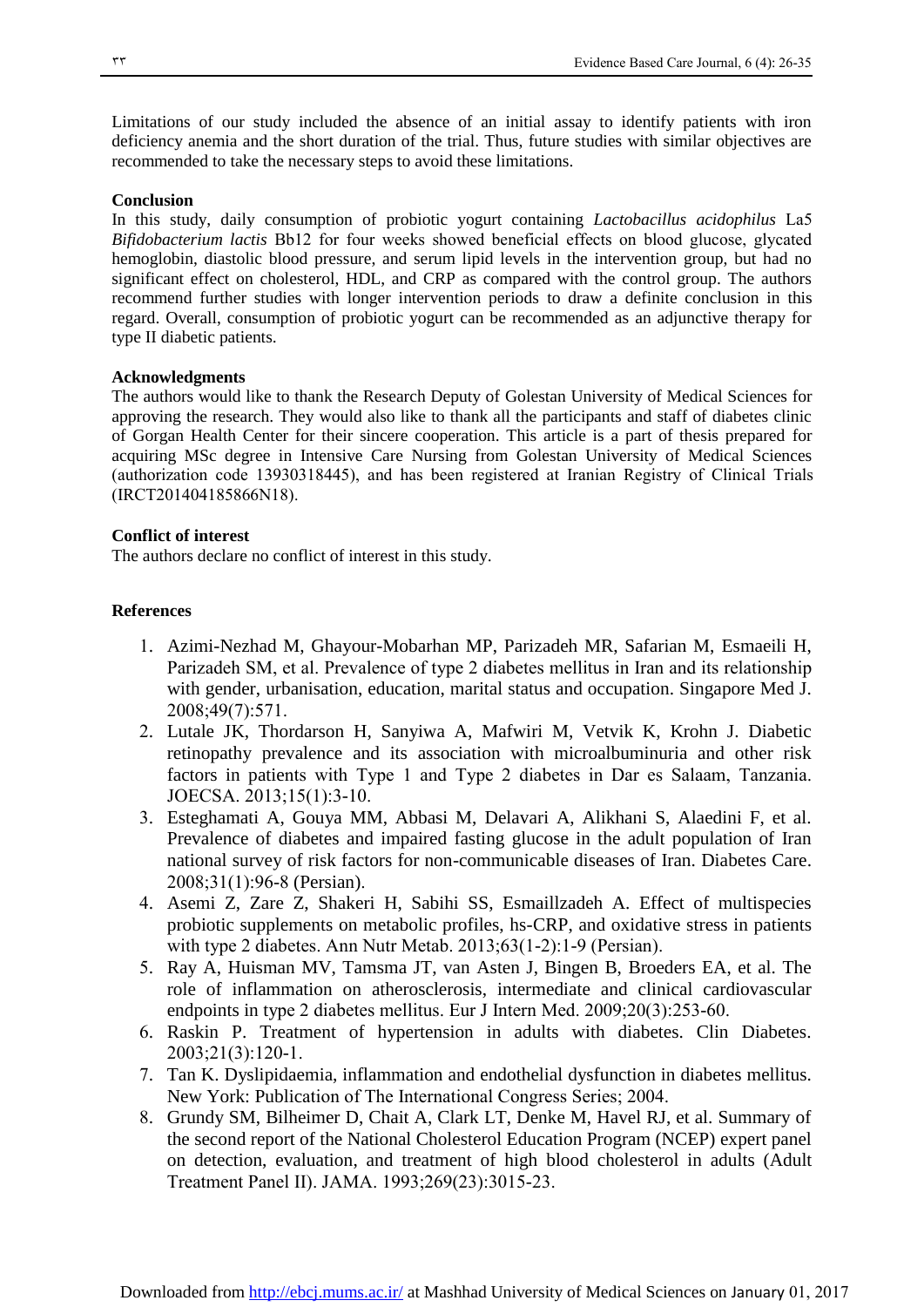I

- 9. Monahan F, Sands J, Marek J, Neighbors M, Phipps W. Medical-surgical nursing: health and illness perspectives. Philadelphia: Mosby; 2002.
- 10. Jaafari AA, Tahbaz F, Majd HA, Joodaki H. Comparison of the effect of a probiotic yoghurt and ordinary yoghurt on serum cholesterol levels in subjects with mild to moderate hypercholesterolemia. J Diabetes Metab Dis. 2005;4(3):43-8 (Persian).
- 11. Homayouni Rad A. Therapeutical effects of functional probiotic, prebiotic and synbiotic foods. Tabriz: Tabriz University of Medical Sciences; 2008. P. 17-22 (Persian).
- 12. Aller R, De Luis D, Izaola O, Conde R, Gonzalez Sagrado M, Primo D, et al. Effect of a probiotic on liver aminotransferases in nonalcoholic fatty liver disease patients: a double blind randomized clinical trial. Eur Rev Med Pharmacol Sci. 2011;15(9):1090-5.
- 13. Harisa GI, Taha EI, Khalil AF, Salem MM. Oral administration of Lactobacillus acidophilus restores nitric oxide level in diabetic rats. Aust J Basic Appl Sci. 2009;3(3):2963-9.
- 14. Laitinen K, Poussa T, Isolauri E; Nutrition, Allergy, Mucosal Immunology and Intestinal Microbiota Group. Probiotics and dietary counselling contribute to glucose regulation during and after pregnancy: a randomised controlled trial. Br J Nutr. 2009;101(11):1679-87.
- 15. Begley M, Hill C, Gahan CG. Bile salt hydrolase activity in probiotics. Appl Environ Microbiol. 2006;72(3):1729-38.
- 16. Liong MT, Shah NP. Acid and bile tolerance and cholesterol removal ability of lactobacilli strains. J Dairy Sci. 2005;88(1):55-66.
- 17. Rad A. The effects of probiotic yoghurt on C-Reactive protein in type 2 diabetic patients. Yafteh. 2013;15(3):95-104. (Persian)
- 18. Sharafedtinov KK, Plotnikova OA, Alexeeva RI, Sentsova TB, Songisepp E, Stsepetova J, et al. Hypocaloric diet supplemented with probiotic cheese improves body mass index and blood pressure indices of obese hypertensive patients--a randomized double-blind placebo-controlled pilot study. Nutr J. 2013;12(1):138.
- 19. Andreasen AS, Larsen N, Pedersen-Skovsgaard T, Berg RM, Møller K, Svendsen KD, et al. Effects of Lactobacillus acidophilus NCFM on insulin sensitivity and the systemic inflammatory response in human subjects. Br J Nutr. 2010;104(12):1831-8.
- 20. Ataie-Jafari A, Larijani B, Alavi Majd H, Tahbaz F. Cholesterol-lowering effect of probiotic yogurt in comparison with ordinary yogurt in mildly to moderately hypercholesterolemic subjects. Ann Nutr Metab. 2009;54(1):22-7.
- 21. Sadrzadeh-Yeganeh H, Elmadfa I, Djazayery A, Jalali M, Heshmat R, Chamary M. The effects of probiotic and conventional yoghurt on lipid profile in women. Br J Nutr. 2010;103(12):1778-83.
- 22. Bayat A, Heydaribeni M, Feizi A, Iraj B, Ghiasvand R, Askari G. The effect of pumpkin and probiotic yogurt consumption separately or/and simultaneously on type II diabetes. J Isfahan Med Sc. 2014;32(283):580-9. (Persian)
- 23. Friedewald WT, Levy RI, Fredrickson DS. Estimation of the concentration of lowdensity lipoprotein cholesterol in plasma, without use of the preparative ultracentrifuge. Clin Chem. 1972;18(6):499-502.
- 24. Yadav H, Jain S, Sinha PR. Effect of skim milk and dahi (yogurt) on blood glucose, insulin, and lipid profile in rats fed with high fructose diet. J Med Food. 2006;9(3):328-35.
- 25. Zhang Q, Wu Y, Fei X. Effect of probiotics on glucose metabolism in patients with type 2 diabetes mellitus: a meta-analysis of randomized controlled trials. Medicina. 2016;52(1):28-34.